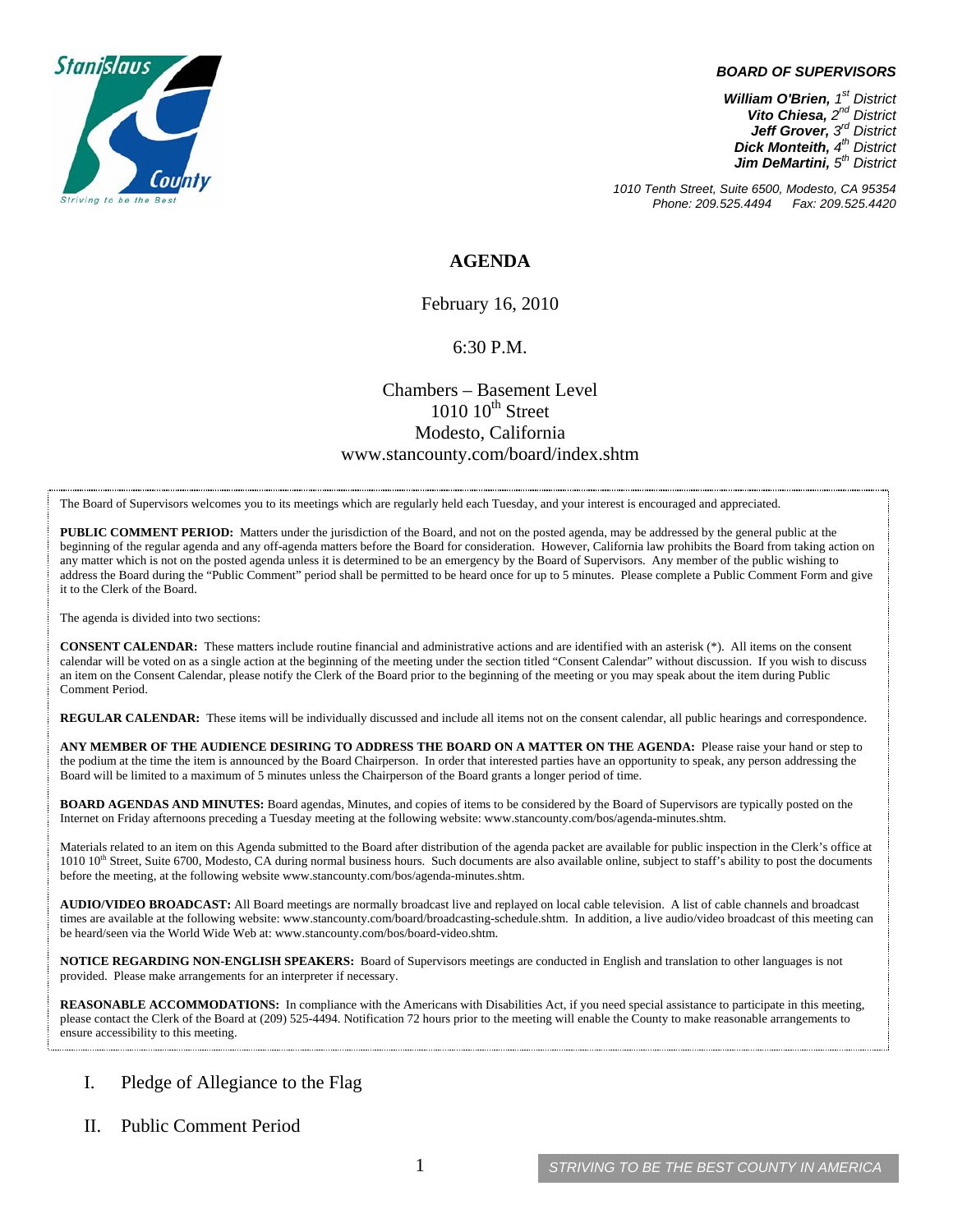## III. Consent Calendar

# IV. Agenda Items

- A. Miscellaneous
- \* 1. Approval of the Minutes for February 9, 2010 ([View Item\)](http://www.stancounty.com/bos/minutes/2010/min02-09-10.pdf)<br> $*$  2 Approval to Adopt and Waive the Second Beading of Org
- 2. Approval to Adopt and Waive the Second Reading of Ordinance C.S. 1072 to Amend Title 11, Section 11.08.020 of the Stanislaus County Code, Adding No Parking Zones on Reno Avenue, Santa Fe Avenue and Eleanor Avenue in the Stanislaus County Unincorporated Areas – Public Works ([View Item\)](http://www.stancounty.com/bos/agenda/2010/20100216/A02.pdf)
- \* 3. Approval of Appointment of Elisa Duke to the Stanislaus County Mental Health Board ([View Item\)](http://www.stancounty.com/bos/agenda/2010/20100216/A03.pdf)
- \* 4. Acceptance of the Resignation of Valrie Thompson from the Stanislaus County Child Abuse Prevention Council ([View Item\)](http://www.stancounty.com/bos/agenda/2010/20100216/A04.pdf)
- \* 5. Approval to Proclaim:
	- a. March 2010 as Social Worker Recognition Month in Stanislaus County ([View Item\)](http://www.stancounty.com/bos/agenda/2010/20100216/A05a.pdf)
	- b. March 7 through 13, 2010 as Portuguese Immigrant Week in Stanislaus County ([View Item\)](http://www.stancounty.com/bos/agenda/2010/20100216/A05b.pdf)
- B. Chief Executive Office
- \* 1. Approval to Authorize the Director of Environmental Resources to Execute a Long-term Grazing Lease with Paul Clarot for Approximately 753 Acres of County Owned Land Adjacent to the Fink Road Landfill – Environmental Resources ([View Item\)](http://www.stancounty.com/bos/agenda/2010/20100216/B01.pdf)
- \* 2. Approval to Apply for a Waste Tire Enforcement Grant from the California Department of Resources Recycling and Recovery for Fiscal Year 2010-2011 ([View Item\)](http://www.stancounty.com/bos/agenda/2010/20100216/B02.pdf)
- \* 3. Approval to Adopt the Recommendations of the Nuisance Abatement Hearing Board Regarding CE No. 09-0856 at 8831 Rodden Road, Oakdale, California – Environmental Resources ([View Item\)](http://www.stancounty.com/bos/agenda/2010/20100216/B03.pdf)
- \* 4. Approval to Adopt the Recommendations of the Nuisance Abatement Hearing Board Regarding the Cost Accounting to Abate the Nuisance CE No. 07-0313 at 1827 John Street, Modesto, California – Environmental Resources ([View Item\)](http://www.stancounty.com/bos/agenda/2010/20100216/B04.pdf)
- \* 5. Approval to Amend the Contract with Miller-Pezzoni and Associates, Inc. of Modesto, California to Perform an Arc Flash Study of the High Voltage Electrical Panels for the Strategic Business Technology Data Center Improvements – Chief Executive Office ([View Item\)](http://www.stancounty.com/bos/agenda/2010/20100216/B05.pdf)
- \* 6. Approval to Reduce the Road and Bridge Budget to Account for Completed Road Construction Projects – Public Works ([View Item\)](http://www.stancounty.com/bos/agenda/2010/20100216/B06.pdf)
	- 7. Approval of the Reduction-in-Force of Four Filled Full-Time Positions in the Department of Planning and Community Development Building Permits Division – Planning and Community Development ([View Item\)](http://www.stancounty.com/bos/agenda/2010/20100216/B07.pdf)
- C. Department of Public Works
- \* 1. Approval to Adopt Plans and Specifications for the ARRA 2009 Cape Seal Project, Federal Project No. ESPL-5938(164), and Set the Bid Opening Date ([View Item\)](http://www.stancounty.com/bos/agenda/2010/20100216/C01.pdf)
- \* 2. Approval to Adopt Plans and Specifications for the RSTP 2009 Cape Seal Project, Federal Project No. STPL-5938(168) and Set the Bid Opening Date ([View Item\)](http://www.stancounty.com/bos/agenda/2010/20100216/C02.pdf)
- \* 3. Approval to Adopt Plans and Specifications for the ARRA Hughson SOI Cape Seal Project, Federal Project No. ESPL-5938(170), and Set the Bid Opening Date ([View Item\)](http://www.stancounty.com/bos/agenda/2010/20100216/C03.pdf)